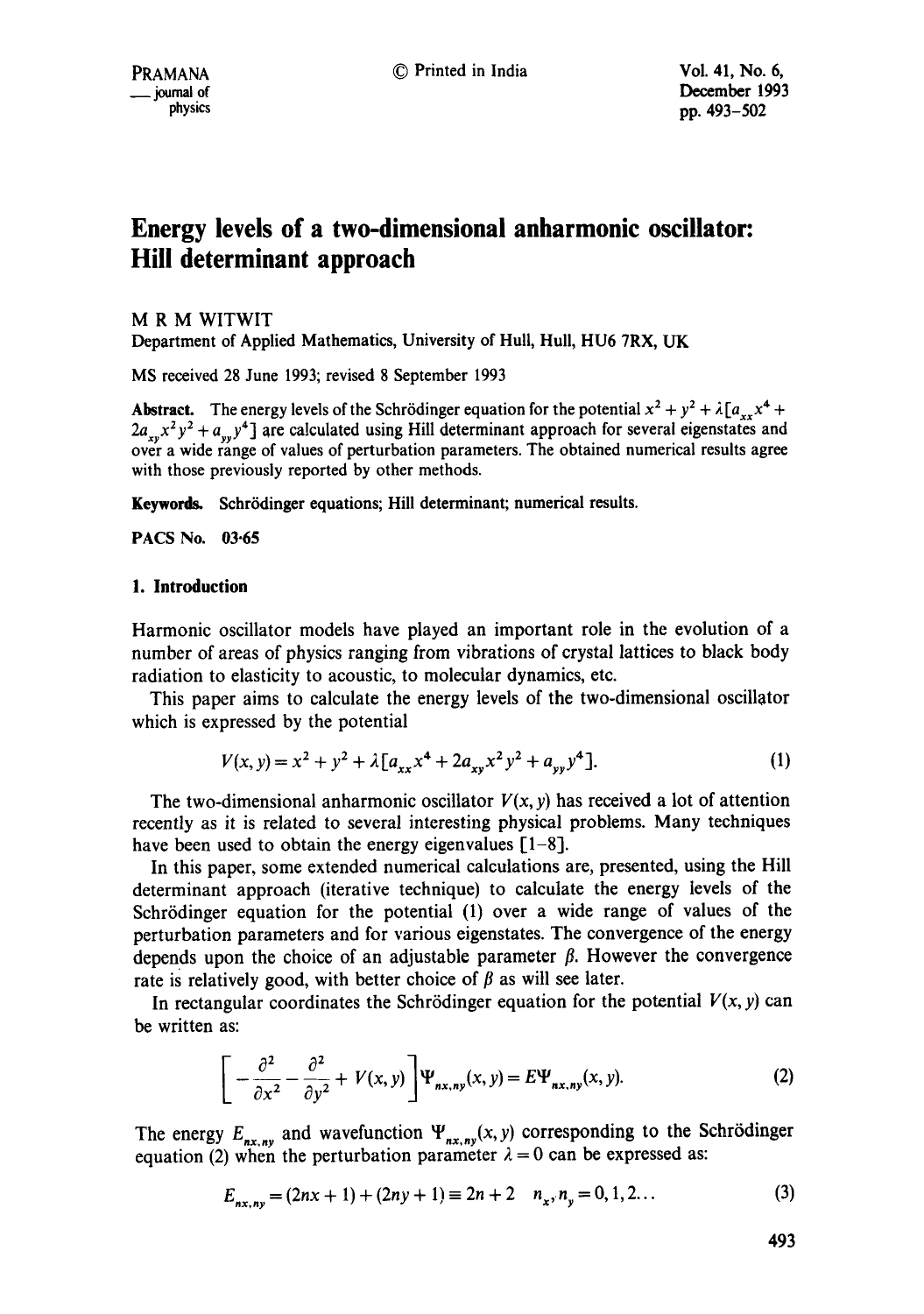*M R M Witwit* 

$$
\Psi_{nx, ny}(x, y) = \phi_{nx}(x)\phi_{ny}(y),\tag{4}
$$

$$
\phi_{nx}(x) = \left[\frac{1}{2^{nx}nx!}(\alpha/\pi)^{\frac{1}{2}}\right]^{\frac{1}{2}} H_{nx}(\sqrt{\alpha x})\exp(-(\alpha/2)x^2). \tag{5}
$$

As indicated earlier  $[7]$ , eq  $(2)$  has a circular symmetry when the relationship  $a_{xx} = a_{yy} = a_{xy} = 1$  holds for the potential (2). The energy levels are then most appropriately characterized by the quantum numbers  $(n_r, M)$  rather than  $(n_x, n_y)$ . The radial part of the eigenvalue equation (2) can be expressed as:

$$
\left[ -\frac{d^2}{dr^2} + \left[ M^2 - \frac{1}{4} \right] r^{-2} + r^2 + \lambda r^4 \right] \Psi(r) = E \Psi(r). \tag{6}
$$

The unperturbative energy in polar coordinates can be expressed as:

$$
E_{nr,M} = 4n_r + 2|M| + 2 \equiv E_{nx,ny}
$$
\n(7)

where  $n_r = 0, 1, 2, 3, \ldots$  and  $M = 0, \pm 1, \pm 2, \ldots$  are the orbital quantum number and the magnetic quantum number.

In each state the energy levels depend on the pair quantum numbers  $(n_x, n_y)$ . The degeneracy degree of nth level, is equal to the number of ways in which  $n$  can be divided into the sum of two positive integral (or zero) numbers; which is  $n + 1$ .

In (2) we have supposed that, to each eigenvalue  $E_{n x, n y}$  there corresponds just one eigenfunction  $\Psi_{n x, n y}(x, y)$ . In the degenerate case several eigenfunctions correspond to the same eigenvalue, We notice that, as a result of the perturbation, an originally degenerate energy level ceases in general to be degenerate, because the perturbation removes the degeneracy. For example the states (1, 1; even-0, 2; even-2, 0; odd) start off to degenerate at  $\lambda = 0$ , but split up into three separate levels respectively as  $\lambda$ increases.

# **2. Hill determinant approach and its implementation to the two-dimensional oscillator and its recurrence relations**

The Hill determinant approach is a non-perturbative technique and can handle numerical calculations of the eigenvalue problem in one-dimensional case for various types of potentials [10, 11, 12].

The polynomial potential given by (1) is non-separable in cartesian coordinates, but shows a high symmetry. Due to this symmetry it is possible to cut down the amount of computation needed in the program. The more general anisotropic case can also be treated by our technique.

We stress that the Hill determinant approach has been found comparable to the inner product method when applied to the same perturbation in multidimensional systems.

To find the recurrence relations which allow us to calculate the eigenvalues, we introduce the following wavefunction:

$$
\Psi_{nx,ny}(x,y) = \exp\bigg[-\frac{\beta}{2}(x^2+y^2)\bigg]\sum_{L,I} F(L,I)(x^Ly^I). \tag{8}
$$

By substituting  $\Psi_{nx,ny}(x, y)$  in (2) and after some algebra, we get the following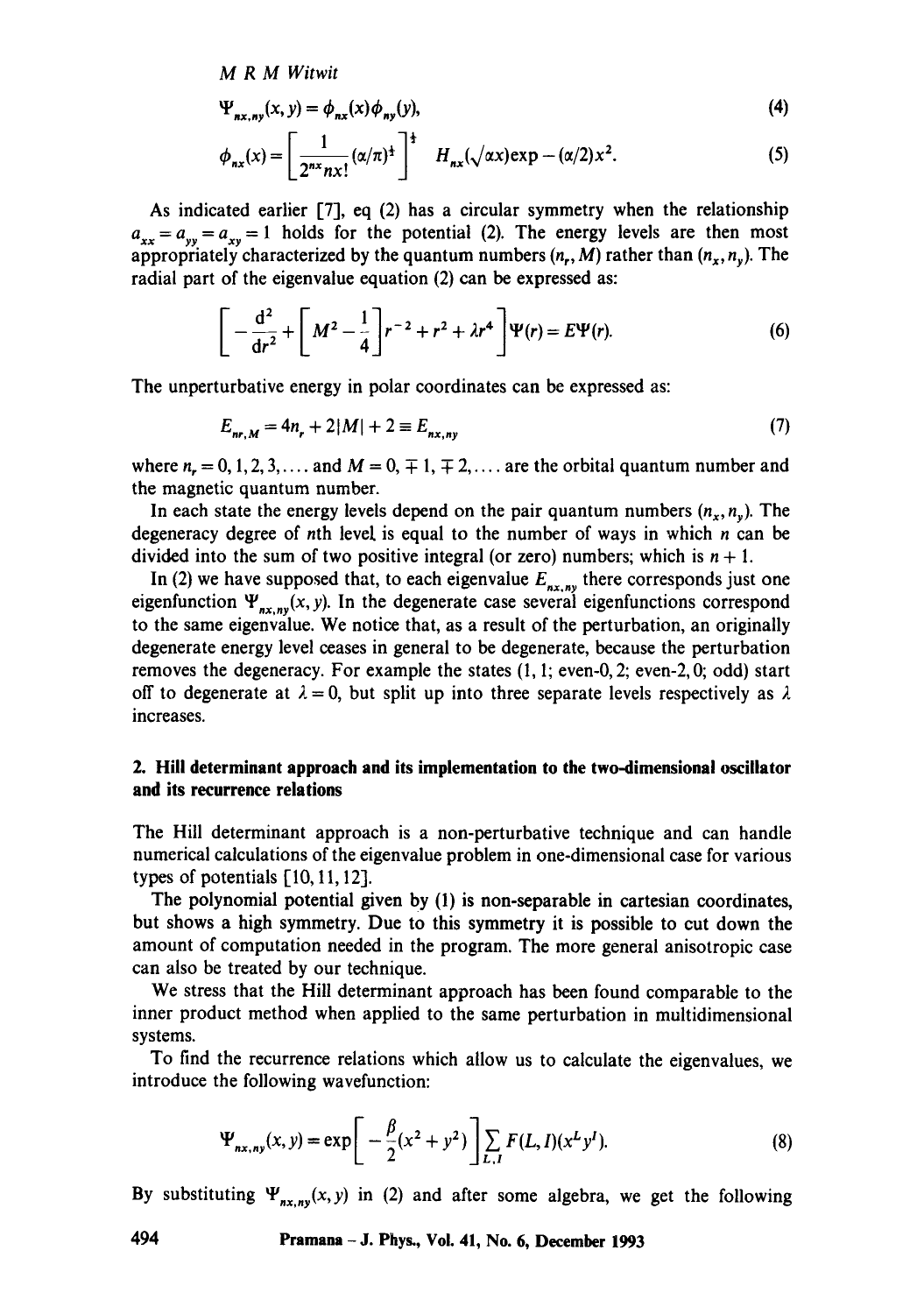recurrence relation,

$$
F(L, I) = W(L, I)[2\beta(L + I + 1) - E]^{-1},
$$
\n(9)

where

$$
W(L, I) = (L+2)(L+1)F(L+2, I) + (I+2)(I+1)F(L, I+2) + (\beta^2 - 1)
$$
  
\n
$$
[F(L-2, I) + F(L, I-2)]
$$
  
\n
$$
- \lambda [a_{xx}F(L-4, I) + a_{yy}F(L, I-4) + 2a_{xy}F(L-2, I-2)].
$$
 (10)

For calculations, we set the initial coefficient  $F(L_0, I_0) = 1$ . All the  $S(L, I)$  with  $(L, I) \neq$  $(L_0, I_0)$  are treated according to (9) for some trial values of  $\beta$  and E. From experience it is seen that the best initial energy to start the calculation should be a little higher than the required eigenvalue [13]. The value of  $\beta$  increases as the perturbation parameter  $\lambda$  increases. At this stage, naturally, the question that arises is whether  $\beta$ can give the best convergence eigenvalue. In the present calculations, the value of  $\beta$ which gave the best converged eigenvalue was taken. Table 1 shows the rate of convergence by this technique for some eigenstates for  $\lambda = 0.1$ , 10, 100, 10<sup>5</sup> in the special case, wherein the potential has circular symmetry. It is known from experience, that the rate of the convergence decreases as values of the perturbation parameter  $\lambda$ and eigenstate number  $(n_r, n_y)$  increase.

The standard technique for evaluation of the energy is based on (9), that for the special case  $L = L_0$ ,  $I = I_0$ , the coefficient on the left-hand side becomes  $F(L_0, I_0) = 1$ , and this initial condition is imposed on the algorithm. After this adjustment a revised E estimate is calculated using the assignment statements

$$
E_e = 2\beta (L_0 + I_0 + 1) - W(L_0, I_0).
$$
\n(11)

$$
E = RE_e + (1 - R)E. \tag{12}
$$

The value of the relaxation parameter  $R$  can be decreased or increased to help in improving and stabilizing a convergence of the eigenvalue to a reasonable accuracy. The parity index  $P_{xy}$  (for interchange coordinates  $x \leftrightarrow y$ ) is used for the potential  $V(x, y)$ , in the case of symmetry interaction which means  $a_{IJ} = a_{JI}$ . The relation between the coefficients hold (for interchange  $x \leftrightarrow y$ ).

$$
F(L, I) = P_{xy} F(I, L). \tag{13}
$$

For even eigenstates  $P_{xy} = 1$  and for odd eigenstates  $P_{xy} = -1$  and  $\beta$  is varied to give the best possible convergence of the estimated energy.

## **3. Results and discussion**

The Hill determinant approach has been applied in this paper to the Schrödinger equation with a perturbed potential in a two-dimensional system. It is found very effective to treat symmetry perturbation i.e.  $a_{IJ} = a_{JI}$  and unsymmetry perturbation i.e.  $a_{IJ} \neq a_{JI}$  for several eigenstates and various values of perturbation parameters.

The adjustable parameter  $\beta$  plays an important role in the convergence aspects of the present calculations. The  $\beta$  values for the dimensional oscillator  $V(x, y)$  calculation are in the range  $1.3 \le \beta \le 350$ . The general consideration that governs our choice is that, as  $\lambda$  increases,  $\beta$  also increases, for example  $\beta = 1.3$  at  $\lambda = 0.01$  and  $\beta = 350$  at  $\lambda = 10^6$ .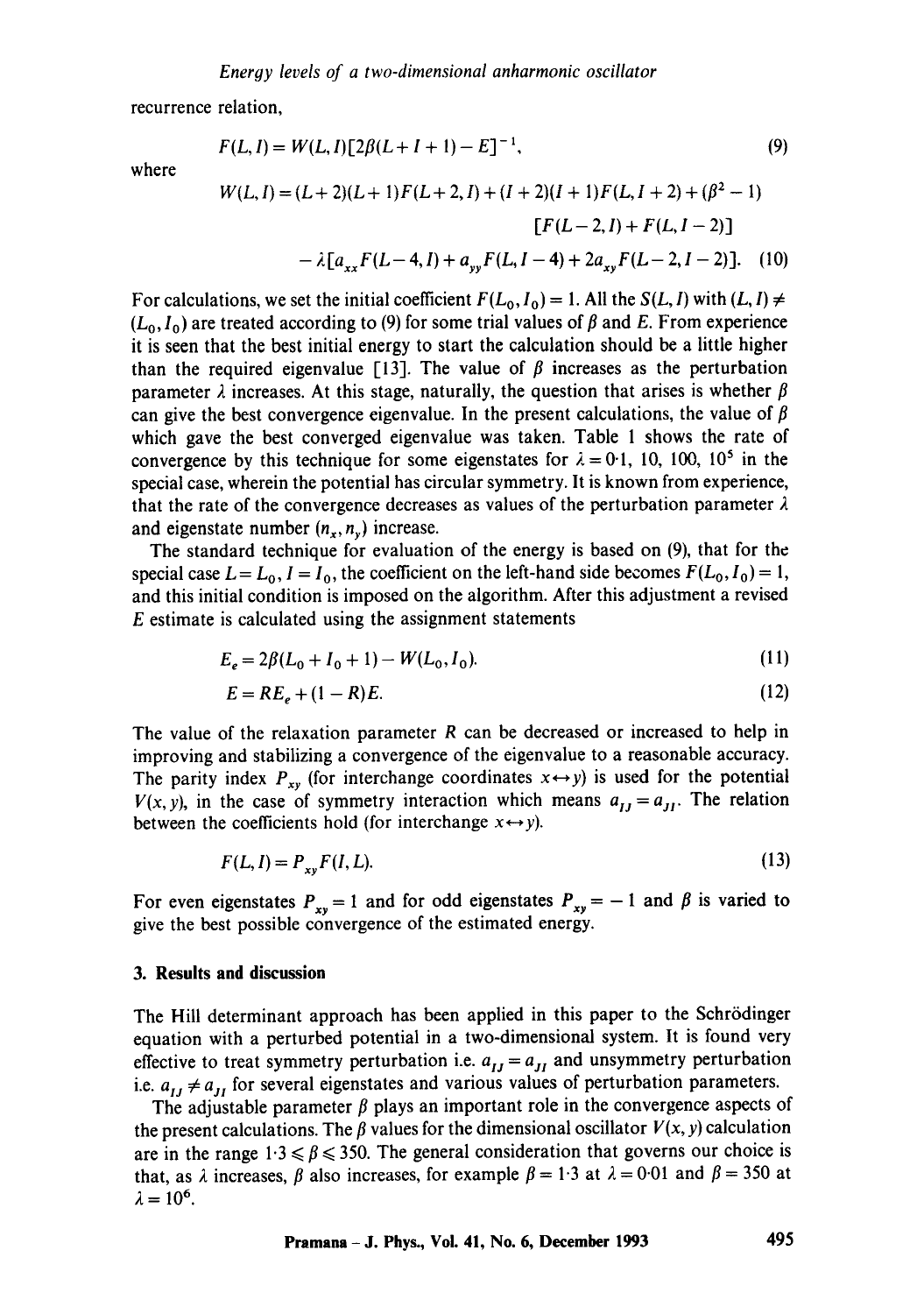| <b>Table 1.</b> Convergence for some eigenvalues for $(n_x, n_y; \pi)$ of the two dimensional oscillator | for the case $a_{xx} = a_{yy} = a_{zz} = 1$ , for $\lambda = 0.1, 10, 100, 10^5$ with various values of the adjustable parameter $\beta$ . The empty spaces mean the corresponding eigenvalues cannot be obtained with | these values of $\beta$ . |
|----------------------------------------------------------------------------------------------------------|------------------------------------------------------------------------------------------------------------------------------------------------------------------------------------------------------------------------|---------------------------|

|                | $_{\rm LDCSC}$ values of $\rho$ . |                |                   |                      |                         |                  |
|----------------|-----------------------------------|----------------|-------------------|----------------------|-------------------------|------------------|
|                | $(0, 0; +)$                       | $\mathfrak{p}$ | (1, 0; 4)         | $\boldsymbol{\beta}$ | $(1, 1; +) = (2, 0; -)$ | ⋍                |
|                | 2.16                              | δ              | 44776003          | ဢ                    | 6.9083321               | ع                |
| تة             | 2.1685972                         | Ā              | 4-47760036076     | F-1                  | 6.908332111231871       | 2.3.5            |
|                | 2.1685972112693                   | $\ddot{\cdot}$ | 4.47760036076821  | $20^{\circ}$         | 6.908332111231871       |                  |
|                | 2.16859721126929                  | 2.5            | 4.47760036076821  | 2.5                  | 6.908332111231871       |                  |
|                |                                   |                |                   |                      |                         |                  |
|                | 5.3493                            |                | 12:138224         |                      | 19.936                  |                  |
| $\overline{a}$ | 5-349352819406                    | $\infty$       | 12.1382247388     |                      | 19-936900374            |                  |
|                | 5.3493528194064                   |                | 12.13822473889884 |                      | 19-9369003740113        |                  |
|                | 5-34935281940641                  |                | 12:13822473889884 |                      | 19369003740113          | $\mathbf{S}$     |
|                |                                   |                |                   |                      |                         |                  |
|                | 11023                             |                | 25-27998          |                      | 41.76874                |                  |
|                | 110235979                         | 25             | 25-2799851433     |                      | 41.76874434397          | $\overline{18}$  |
| <u>ឱ</u>       | 11-0235979287809                  | $\Omega$       | 25-27998514334519 | $\Omega$             | 417687443439749         | $\mathfrak{g}$   |
|                | 11-0235979287809                  |                | 25-27998514334519 | $\mathcal{Z}$        | 41.7687443439749        | $\boldsymbol{z}$ |
|                |                                   | ន្ល            |                   |                      |                         | <u>ខ</u>         |
|                | 108-85135                         | $\frac{40}{5}$ | 250-402           | $\frac{40}{5}$       | 4144377                 | 150              |
| $\ddot{0}$     | 1088513595772                     | 180            | 250-4021140684    | 180                  | 4144377597604           | 180              |
|                | 108851359577201                   | $\approx$      | 250-402114068453  | $\approx$            | 414437759760461         | 200              |
|                | 108851359577201                   | 220            | 250-402114068453  | ຂ                    | 414-437759760461        | 220              |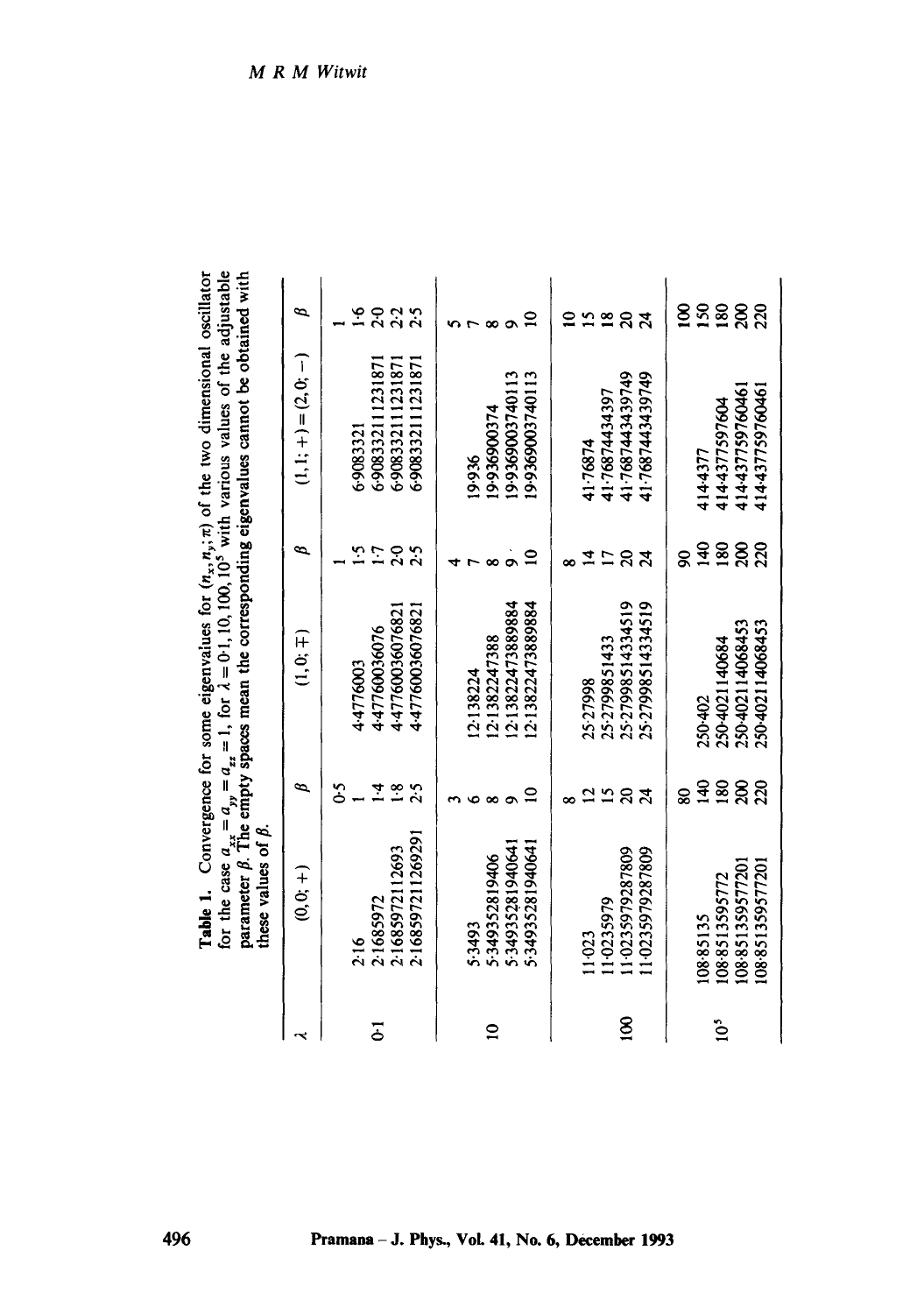|                         | value's<br>rann an Dunisy | 10. (いち・いり) 10.                             | parameters. The parity label $\pi = +$ , $-$ ; even, odd for the $x \leftrightarrow y$ interchange symmetry<br>$\widetilde{\mathcal{E}}$ |                 |
|-------------------------|---------------------------|---------------------------------------------|------------------------------------------------------------------------------------------------------------------------------------------|-----------------|
|                         |                           | $a_{xx} = a_{yy} = 0, a_{xy} = \frac{1}{2}$ |                                                                                                                                          |                 |
| ہر                      | (+ ;)<br>⊖                | $\mathbf{1} \cdot \mathbf{c}$               | $(1, 1; +)$                                                                                                                              | $(2,0; -)$      |
| పె                      | 2:02413832141573          | 1-0708639128944                             | 6.2082907985657                                                                                                                          | 6-0716400174184 |
| $\tilde{c}$             | 2.04679571883258          | 4-1350822342067                             | 6-3912911417583                                                                                                                          | 6-1377408133565 |
| ွာ                      | 2-068242130731            | 4.1942935736199                             | 6-5564773059808                                                                                                                          | 6.1995318631918 |
| $\mathfrak{S}$          | 2-088667659069            | 4-2495313630102                             | 67081422885770                                                                                                                           | 6-2578183515335 |
| $\mathbf{c}$            | 2.108213779698            | 4-301504505315                              | 6-8490530489122                                                                                                                          | 6.313168654731  |
| $\delta$                | 2.126989929539            | 4.35072736225                               | 6.9811280772305                                                                                                                          | 6-36600479493   |
| 5                       | 2.1450832429              | 4.3975886228                                | $-1057672375444$                                                                                                                         | 6.4166518870    |
| $\frac{8}{9}$           | 2-1625646859              | 4.4423912545                                | $-2240314806597$                                                                                                                         | 6-465367562     |
| န္                      | 2.1794931153              | 4.485377268                                 | 13367489236663                                                                                                                           | 6.512360604     |
| $\mathbf{S}$            | 2.195918086               | 4.526743874                                 | 1-444581361569                                                                                                                           | 6.557803326     |
| 20                      | 2.3395662                 | 487770957                                   | 8.3394493229                                                                                                                             | 6.9506339       |
| ٩                       | 2.4583769                 | 5.1579605                                   | 9-034854244                                                                                                                              | 7.271682        |
| $\ddot{•}$              | 2.5616266                 | 5.396806                                    | 9-6175878                                                                                                                                | 1.549157        |
| 50                      | 2.6539097                 | 5.60757                                     | 10-1256931                                                                                                                               | <b>19644</b>    |
| $\mathbf{c}$            | 2.7379188                 | 5.79769                                     | 0.5798578                                                                                                                                | 8.0212          |
| $\tilde{C}$             | 2.8153967                 | 5.97184                                     | 10-0992791                                                                                                                               | 8.2283          |
| $\overline{\mathbf{6}}$ | 2.8875504                 | 613341                                      | 1.372950                                                                                                                                 | 8.4214          |
| $\overline{6}$          | 2.955257                  | 6.28596                                     | 1.726290                                                                                                                                 | 8.6019          |
| 60                      | 3.019178                  | 6.42591                                     | 2-057188                                                                                                                                 | 8.773           |
| $5-0$                   | 3.29685                   | 7-03842                                     | 3.469681                                                                                                                                 | 9.515           |
| 20-0                    | 3.52692                   | 7.54125                                     | 4-616918                                                                                                                                 | 10.131          |
| $50-0$                  | 4.47652                   | 9.6194                                      | 9.21721                                                                                                                                  | 12.685          |
| $\overline{8}$          | 5.46097                   | 2.2666                                      | 23.86291                                                                                                                                 | 15.349          |
| 8                       | 1.23243                   | 24.2562                                     | 50.3957                                                                                                                                  | 31:13           |
| <b>SOOO</b>             | 9.03854                   | 41.2135                                     | 85-85665                                                                                                                                 | 52.61           |
| 10000                   | 23-94599                  | 51.6251                                     | 108.0969                                                                                                                                 | 66.13           |
| $\ddot{\circ}$          | 51.4718                   | 110-5191                                    | 232.6638                                                                                                                                 | 142.2           |

Table 2. Eenr'gy values of (n~,ny;n), for the potential *V(x,y)* for several sets of perturbation for the potential  $V(x, y)$  for several sets of perturbation  $,n_{\nu};n_{\nu}$  $\mathfrak{E}$ Table 2. Eenrgy values of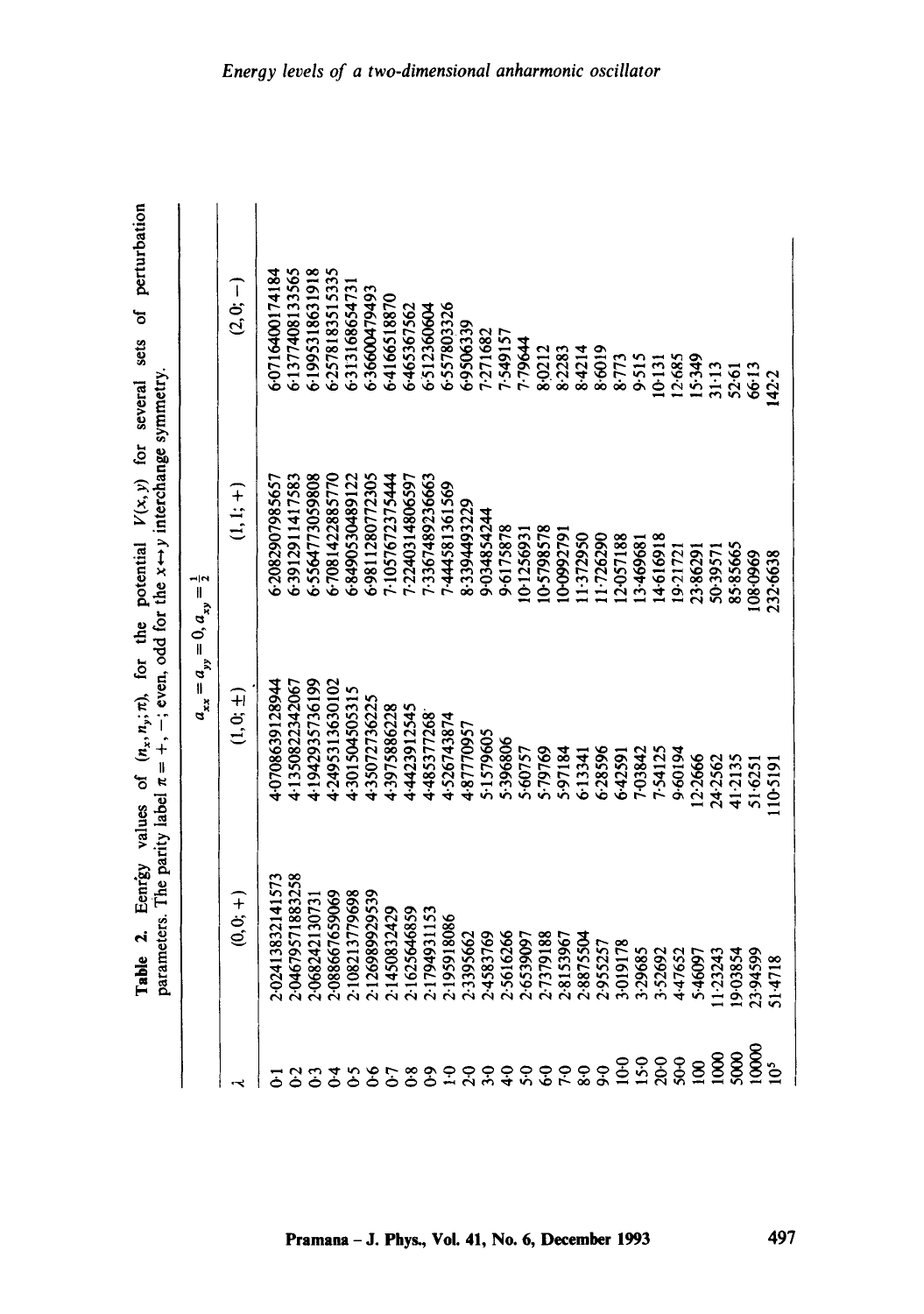| $a_{xx} = \frac{1}{2}, a_{yy} = \frac{1}{4}, a_{xy} = \frac{1}{8}$<br>$a_{xx} = a_{yy} = 1, a_{xy} = -1$ | (+ :i<br>$\overline{\mathsf{L}}$ . $\mathsf{G}$<br>$\begin{pmatrix} \pm \ 1 \end{pmatrix}$ | 6.302730175585<br>7.170817128601<br>6.033322273821<br>7.9385946295<br>3-54179268<br>27.355525<br>58.0717<br>73-0545<br>124.7086<br>4-02220907755723<br>4-2014184255855<br>4.776661317376<br>5-28444637458<br>8.99050466<br>8.139463<br>48.4255<br>82.6619<br>38.4951<br>4.2495313630310<br>4-0292889726409<br>5.3968039<br>9.02688 | $a_{xx} = \frac{1}{2}, a_{yy} = \frac{1}{4}, a_{xy} = \frac{1}{2}$ | 「ごご<br>$(0, 0; +)$<br>(<br>・・・・・・・・・・・・・・・ ) | 4-021621108365<br>5-281706465822<br>1.47632663472<br>9-01371371691<br>4.6138003405<br>18-2150199295<br>30.767112789<br>38.671655693<br>20068218851034<br>2.4550321766714<br>6.28890732395<br>7-80745103125<br>3-32198865267<br>3-95089995457<br>3.12621353<br>4-0438677204024<br>6-02495513951 | 83-04905<br>35.35459  |
|----------------------------------------------------------------------------------------------------------|--------------------------------------------------------------------------------------------|------------------------------------------------------------------------------------------------------------------------------------------------------------------------------------------------------------------------------------------------------------------------------------------------------------------------------------|--------------------------------------------------------------------|----------------------------------------------|------------------------------------------------------------------------------------------------------------------------------------------------------------------------------------------------------------------------------------------------------------------------------------------------|-----------------------|
|                                                                                                          |                                                                                            | 4.87770957<br>17-984<br>37.96<br>81.48<br>47.74                                                                                                                                                                                                                                                                                    |                                                                    |                                              | 6-48332214<br>8.9905464633<br>0.991656058<br>8.13946345<br>22-69326466<br>38-4950971<br>48.425489<br>104-112662                                                                                                                                                                                | 76.09585<br>224-20318 |
|                                                                                                          | $6.07 +$                                                                                   | 2-08866765907315<br>2:00985521060372<br>2.339566211<br>2.56162658<br>4.21175722<br>8.36832652<br>7.68691<br>22.2399<br>37.945                                                                                                                                                                                                      | $a_{xx} = 1, a_{yy} = \frac{1}{2}, a_{xy} = \frac{1}{4}$           | $\begin{pmatrix} 1 \ 1 \ 0 \end{pmatrix}$    | 201231228718489<br>2-6863516426<br>3-8255941189<br>4.619200437<br>7-50300538<br>9.3555061<br>5-809344<br>19.87269<br>42.6818                                                                                                                                                                   | 6668.16               |
|                                                                                                          |                                                                                            | 10000<br>2000<br>1000<br><b>DO</b><br>$\mathbf{8}$<br>$\mathcal{S}$<br>$\mathbf{a}$<br>5                                                                                                                                                                                                                                           |                                                                    |                                              | 10000<br>1000<br>$\overline{5}$<br>$\mathbf{8}$<br>Ş,<br>$\boldsymbol{\mathcal{S}}$                                                                                                                                                                                                            | $\frac{5}{2}$         |

M R M Witwit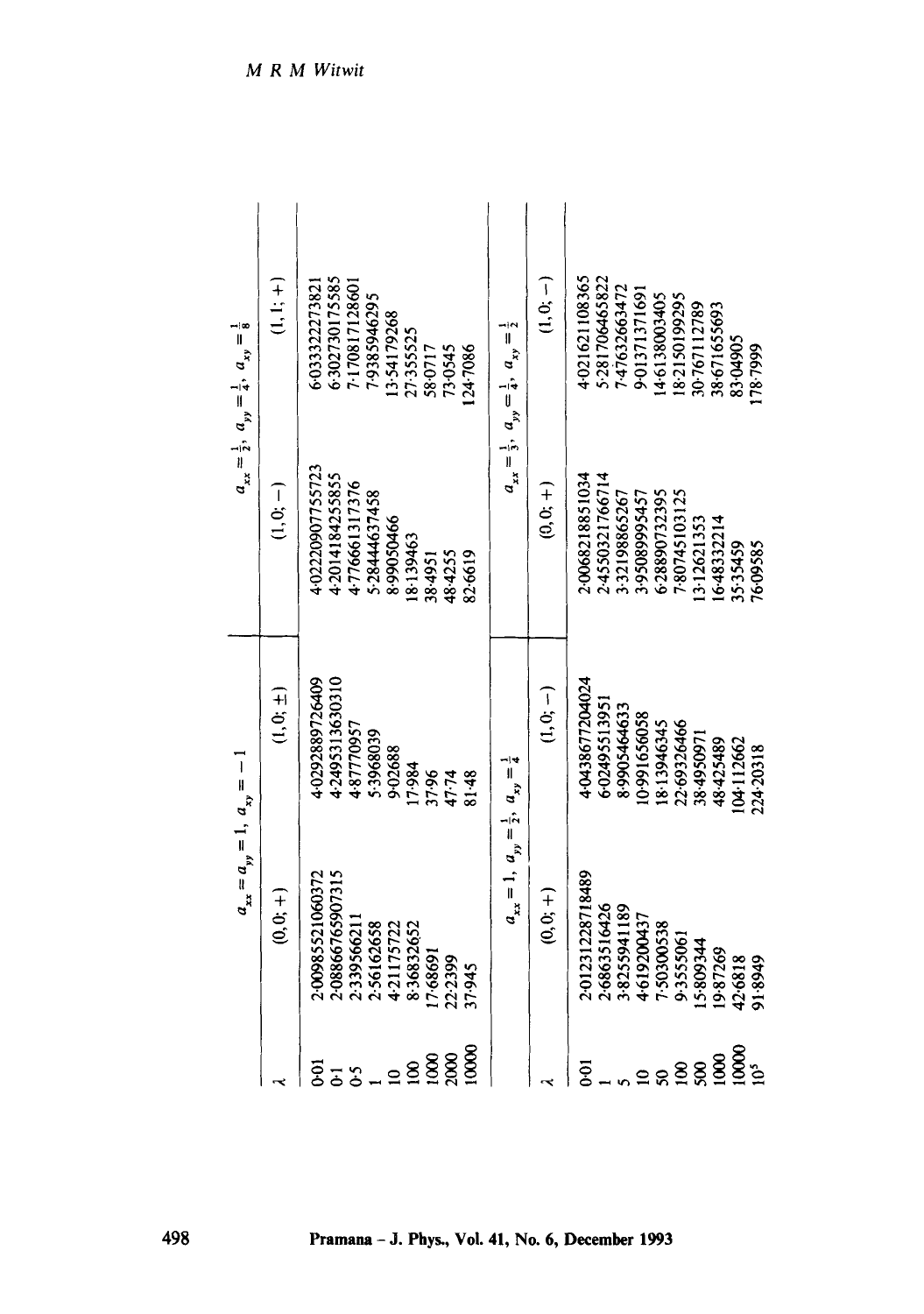| $a_{xx} = 0$ , $a_{yy} = 1$ , $a_{xy} = \frac{1}{2}$               | $(1,1;+)$     | 6-485730943303<br>5-058318025551<br>0.65887777919<br>8.6065492<br>5.05018<br>30.53609<br>64.8681<br>10-636<br>139.323<br>299.96                       | $a_{xx} = a_{yy} = \frac{1}{3}, a_{xy} = \frac{1}{4}$              | ြ<br>(2,6;                                     | 6-038232473314<br>4.207348368038<br>8.164167323602<br>1:733936775982<br>23-1626619844<br>28.9045928065<br>61-4667308<br>48-8897072<br>13205022<br>2843189  |
|--------------------------------------------------------------------|---------------|-------------------------------------------------------------------------------------------------------------------------------------------------------|--------------------------------------------------------------------|------------------------------------------------|------------------------------------------------------------------------------------------------------------------------------------------------------------|
|                                                                    | (+ ö;         | 2.00982882574815<br>2-08694982082748<br>2.32310658866<br>2.52658354<br>4-00772<br>7.7615<br>16.26<br>27.67<br>34.83<br>74.9                           |                                                                    | $(0,2;+)$                                      | 6-043135666616<br>8.38684555658<br>2.2283227870<br>48663230227<br>24.3660855<br>30-4406285<br>64-834505<br>51.555132<br>139.3334<br>300.0232               |
|                                                                    | $\frac{1}{2}$ | 4-016594932356<br>5-053036645166<br>4-154229422204<br>4.622448523457<br>8.335444773<br>16.63230785<br>35-2005676<br>75.5418<br>59.9954<br>162.612     | $a_{xx} = \frac{1}{4}, a_{yy} = \frac{1}{5}, a_{xy} = \frac{1}{6}$ | $\begin{pmatrix} + & 1 \\ - & - \end{pmatrix}$ | 7.5602656974176<br>0.423856357005<br>6.0241668378937<br>12:471386219668<br>20-0155548073<br>24-893689976<br>41.9417026<br>52.690847<br>113.0797<br>243-418 |
| $a_{xx} = \frac{1}{3}, a_{yy} = \frac{1}{6}, a_{xy} = \frac{1}{5}$ | $(0,1;+)$     | 4-0116729015606<br>4.1106369197386<br>4-466738393841<br>4.81001774999<br>7-59082621315<br>14.8799478<br>31.3501683<br>53-387759<br>144.648<br>67.2109 | $a_{xx} = \frac{1}{2}, a_{yy} = \frac{1}{4}, a_{xy} = \frac{1}{2}$ | $(1,1;+)$                                      | 6-0436934891649<br>8-3665961639843<br>2:1540605363882<br>14-75829350949<br>30.158605748<br>24149078364<br>51-0558236<br>64.201194<br>13795683<br>297-0515  |
|                                                                    |               | 10000<br>10000<br>1000<br>5000<br>$\mathbf{8}$<br>ā<br>$\mathfrak{S}$<br>$\overline{5}$<br>$\mathbf{a}$                                               |                                                                    |                                                | 100000<br>10000<br>1000<br>5e<br>$\mathbf{8}$<br>500<br>$\mathbf{a}$<br>$\boldsymbol{S}$                                                                   |

**4~**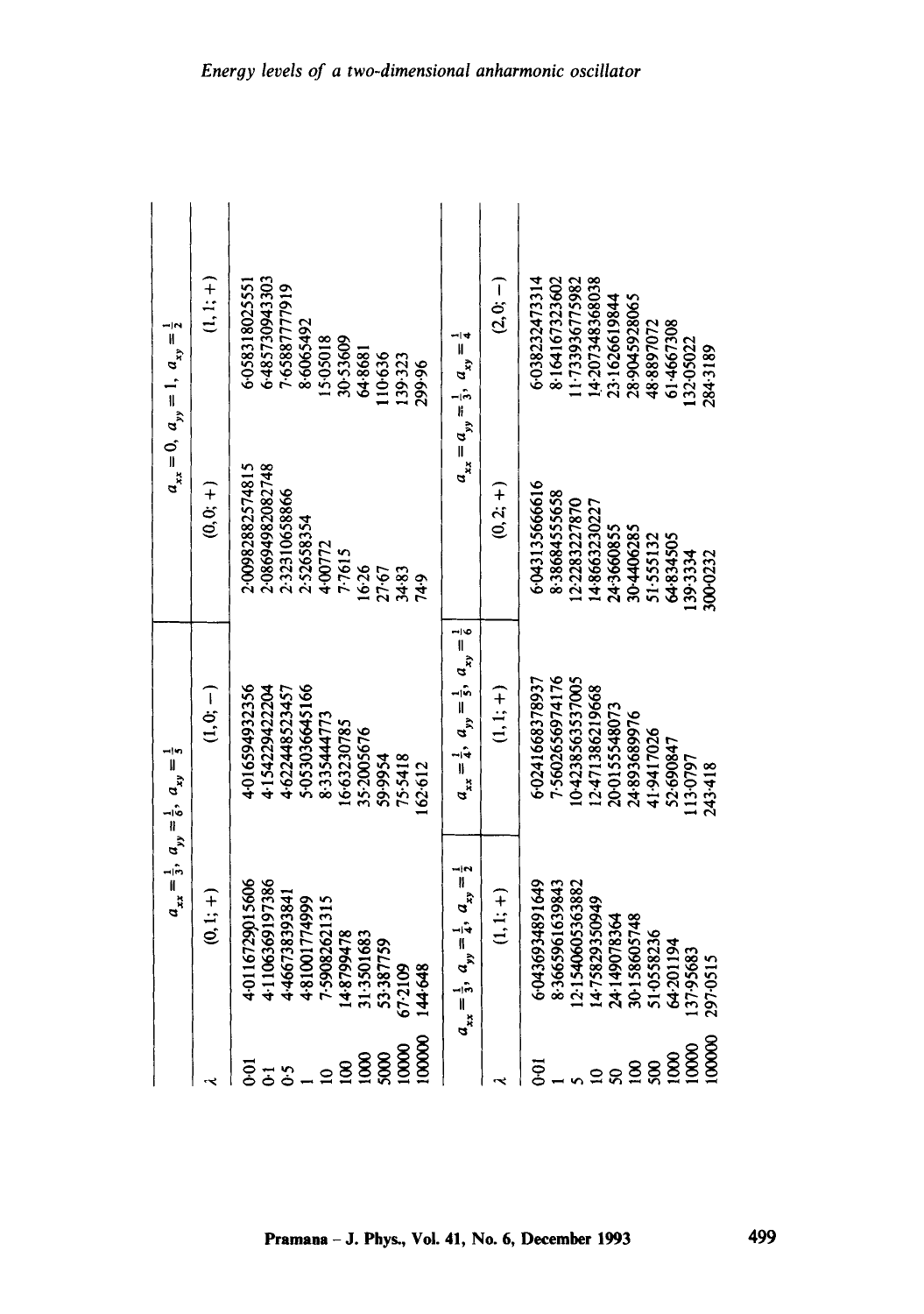|                        |                          | $a_{xx} = a_{yy} = a_{xy} = 0$    |                         | $a_{xx} = a_{yy} = 1, a_{xy} = 0$  |
|------------------------|--------------------------|-----------------------------------|-------------------------|------------------------------------|
|                        | (+<br>⊖ູ່<br>©ົ          | (4 :1)                            | $(1, i; 4) = (2, 6, 1)$ | (+ :i,                             |
| 6-01                   | 2-0195708085219          | 4-0581733885884                   | 6.115306125265          | 6073056060903                      |
|                        | 2.952050091966           | 6.4629059986                      | 10390627295503          | 9.297625408424                     |
|                        | 4.3810888395             | 987059482807                      | 16.146296004255         | 4-026958371634                     |
| $\overline{a}$         | 5-3493528194             | 12.13822473884                    | 19-93690037401          | 17-198006909616                    |
| 50                     | 8814283232               | 20.1770296484                     | 33.304412267221         | 28.48341399182                     |
| $\mathbf{8}$           | 1.023597928              | 25-2798514335                     | 41.768744343975         | 35.6603854319                      |
| 500                    | 8.69290316               | 42.9558103393                     | 71-054463932988         | 60-5430105116                      |
| 1000                   | 23-51338918              | 54-0548557958                     | 89-943343403375         | 76.173669187                       |
| 10000                  | 50.54804495              | 16267380968                       | 192.420561201906        | 63.806633902                       |
| 100000                 | 108.85135957             | 250-402114065                     | 414-437759760460        | 352.769246001                      |
| 10 <sup>6</sup>        | 234-48942203             | 539-433981018                     | 892823487959            | 759.952638                         |
|                        |                          | $a_{xx} = a_{yy} = 1, a_{xy} = 0$ | $a_{xx}$                | $a_{yy} = \frac{1}{2}, a_{xy} = 1$ |
|                        | $\frac{1}{2}$ (0, 0, $+$ | (0,1;∓)                           | (+ :i)                  | <br>ごご                             |
| $\overline{6}$         | 2.014747344162           | 4-0438989765947                   | 4.040310310588          | 4054616746577                      |
|                        | 2.7847032830606          | 6.0411643457423                   | 5-929093989647          | 6.361312813522                     |
|                        | 40366812987306           | 9-0318198351823                   | 88068361776             | 9.66976839748                      |
| $\mathbf{a}$           | 4.898348144236           | 1.0481775269262                   | 10-7552685288           | 1187757748425                      |
| $\overline{50}$        | 8.007985536555           | 18.245699764189                   | 17-7255829568           | 19-7159195444                      |
| $\mathbf{5}$           | 9.998835090275           | 22829610261090                    | 22.169464587            | 24-695024703                       |
| Ş,                     | 16.923285258162          | 38-733147884922                   | 35.5949254503           | 41.9482797882                      |
| 1000                   | 21-279577422656          | 48-72662217071                    | 47-2902582298           | 52-7836179925                      |
| 10000                  | 45-723217740545          | 10476492582355                    | 101-6637536694          | 113-5233045707                     |
| 100001                 | 98-450895516845          | 225.61007058467                   | 218-9257185534          | 244-4877262122                     |
| $\overline{0}^{\circ}$ | 212-0796584              | 486-01614822                      | 471.611371845           | 526.69067889                       |
|                        |                          |                                   |                         |                                    |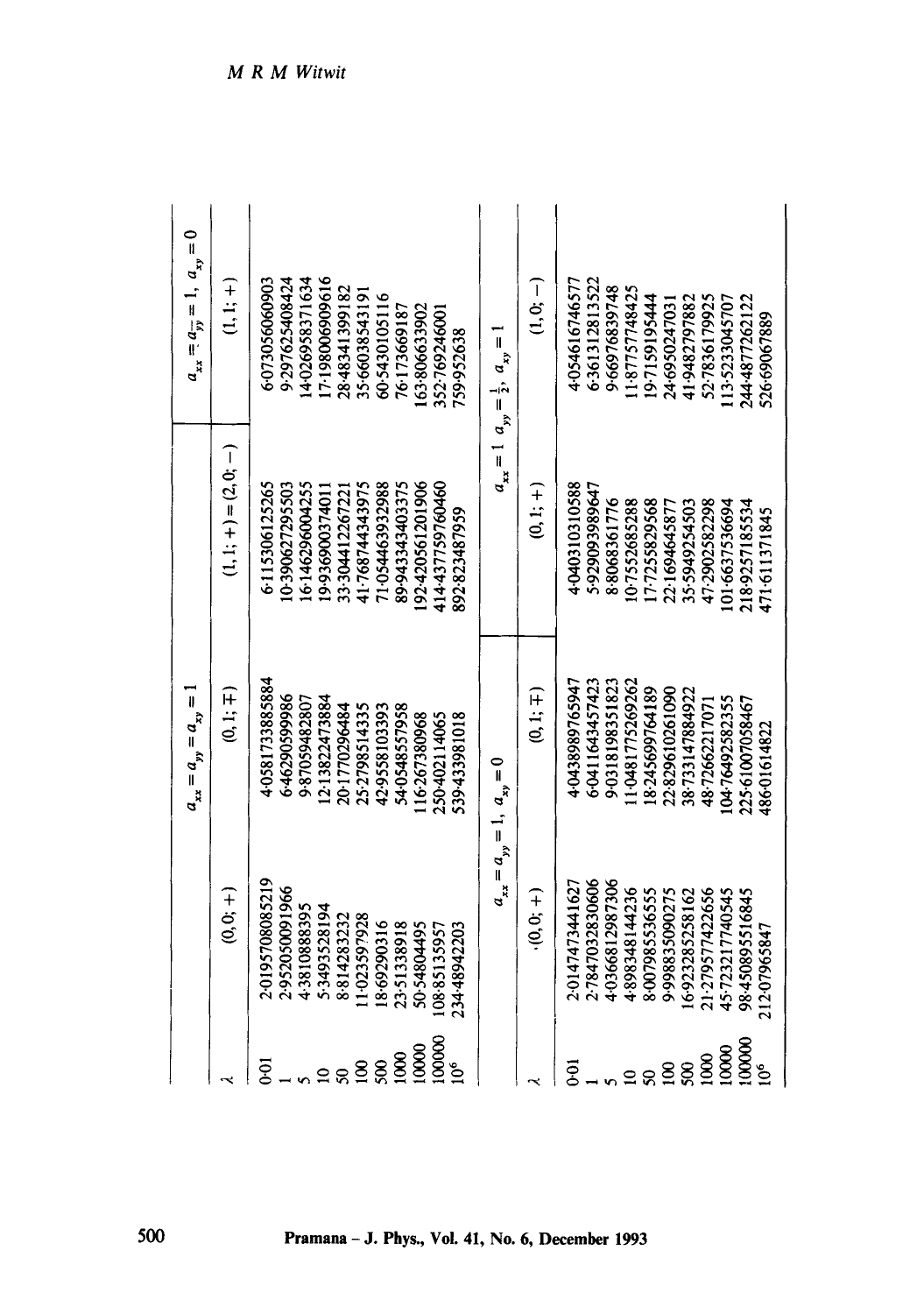The results are in good agreement with available literature. For accurate results, the best values of  $\beta$ , have been chosen, which were obtained by testing many parameter values until the best convergence was obtained.

Some important consequences of our investigation are as follows:

1. The Hill determinant approach can be used to calculate several eigenstates with excellent accuracy for the two-dimensional oscillator for several perturbation parameters. Table 2 covers a wide range of  $\lambda$  values  $(10^{-2} \le \lambda \le 10^{6})$  and various cases wherein the potential has interchange symmetry. The  $\lambda$  value obtained by us is twice the  $\lambda$  value obtained by Nasit and Demiralp [1] and Hioe *et al* [3] and their Hamiltonian differs by a factor 1/2.

Several external checks were devised to verify the correctness of the energy values. For example using the inner product technique, we obtained agreement between some of the present results and those obtained by inner product [7]. For the two special cases  $a_{xx} = a_{yy} = a_{xy} = 1$  and  $a_{xx} = a_{yy} = 1$ ,  $a_{xy} = 0$ , the potential (1) has circular symmetry, and reduces to the two independent oscillators respectively. We have checked the energies obtained by the present technique against results obtained by the hypervirial method [7].

2. For symmetric perturbation i.e.  $a_{IJ} = a_{IJ}$ , it is seen from our calculations that the energy levels characterized by eigenstates  $(n_x, n_y)$  with  $n_x$  and  $n_y$  having different parity, i.e. (odd, even) or (even, odd) remain doubly degenerated and unsplit as  $\lambda$  is varied from zero value. This means that the perturbation does not break the degeneracy of the perturbed system. The energy levels which show such behaviour in our calculations are  $(E_{10}, E_{01})$ . Unsymmetry perturbation i.e.  $a_{11} \neq a_{11}$  shows interesting splitting effects as  $a_{IJ}$  and  $a_{JI}$  vary. In this case the degeneracy is broken by the perturbation and this behaviour is clear from our calculations in table 2.

Also there is a crossing between the energy levels for the two eigenstates  $E_{11}^{+}$  and  $E_{20}^-$  at  $a_{xx} = a_{yy} = a_{xy} = 1$ ; (circular symmetry), but when this symmetry is removed, the doubly degenerate levels split into different levels, and this confirmed by our results in table 2.

3. The phenomenon of bogus convergence is avoided by computing the energy eigenvalues for different values of the adjustable parameter  $\beta$ . To select the correct converge energy we require stability of the results with respect to the small variation of  $\beta$  at a given value of the perturbation parameter  $\lambda$ .

We have also used Aitken's transformation [14] to improve the convergence of the calculations and it has helped in improving our results.

# **Acknowledgement**

The author is grateful to the referee for valuable comments and suggestions.

#### **References**

- [1] Ari Nasit and Metin Demiralp, *J. Math. Phys.* 26, 1179 (1985)
- [2] R Blankenbecler, T DE Grand and R L Sugar, *Phys. Rev. D21*, 1055 (1980)
- [3] F T Hioe, Don MacMkllen and E W Montroll, *Phys. Rep.* 43 305 (1978)
- [4] F M Fernandez, A M Meson and E A Castro, *Phys. Lett.* All2, 107 (1985)
- [5] J P Killingbeck and M N Jones, *J. Phys.* AIg, 705 (1986)
- [6-1 J P Killingbeck, *Microcomputer aloorithms* (Bristol, Adam Hillger, 1991)
- [7] M R M Witwit, *J. Phys.* A24, 4035 (1991)